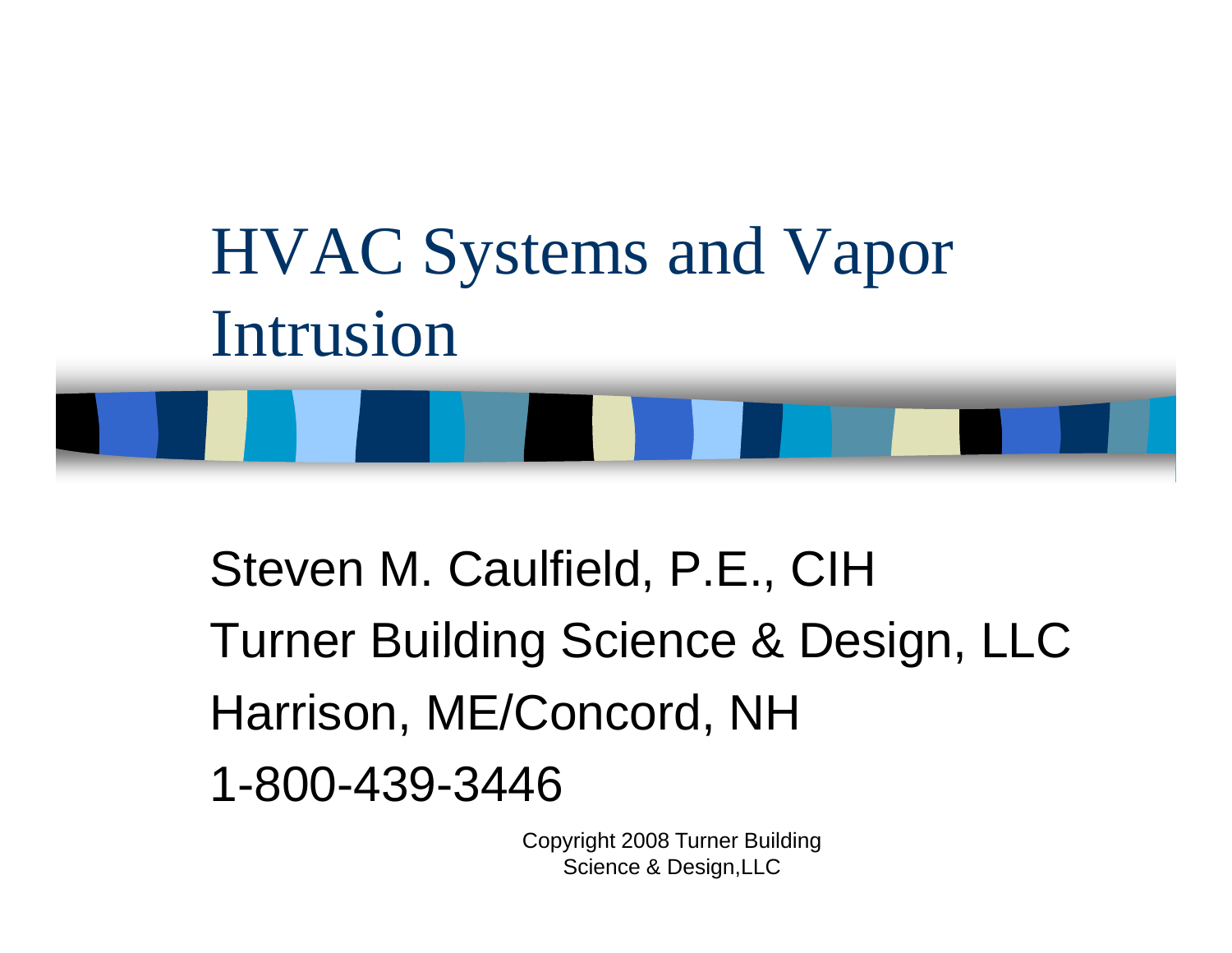

- $\blacksquare$  Fan
- Coils  $\mathcal{L}^{\text{max}}$
- **Dampers**
- **Sensors**
- **Supply**
- Return
- **Outside Air**
- Exhaust  $\mathcal{L}_{\mathcal{A}}$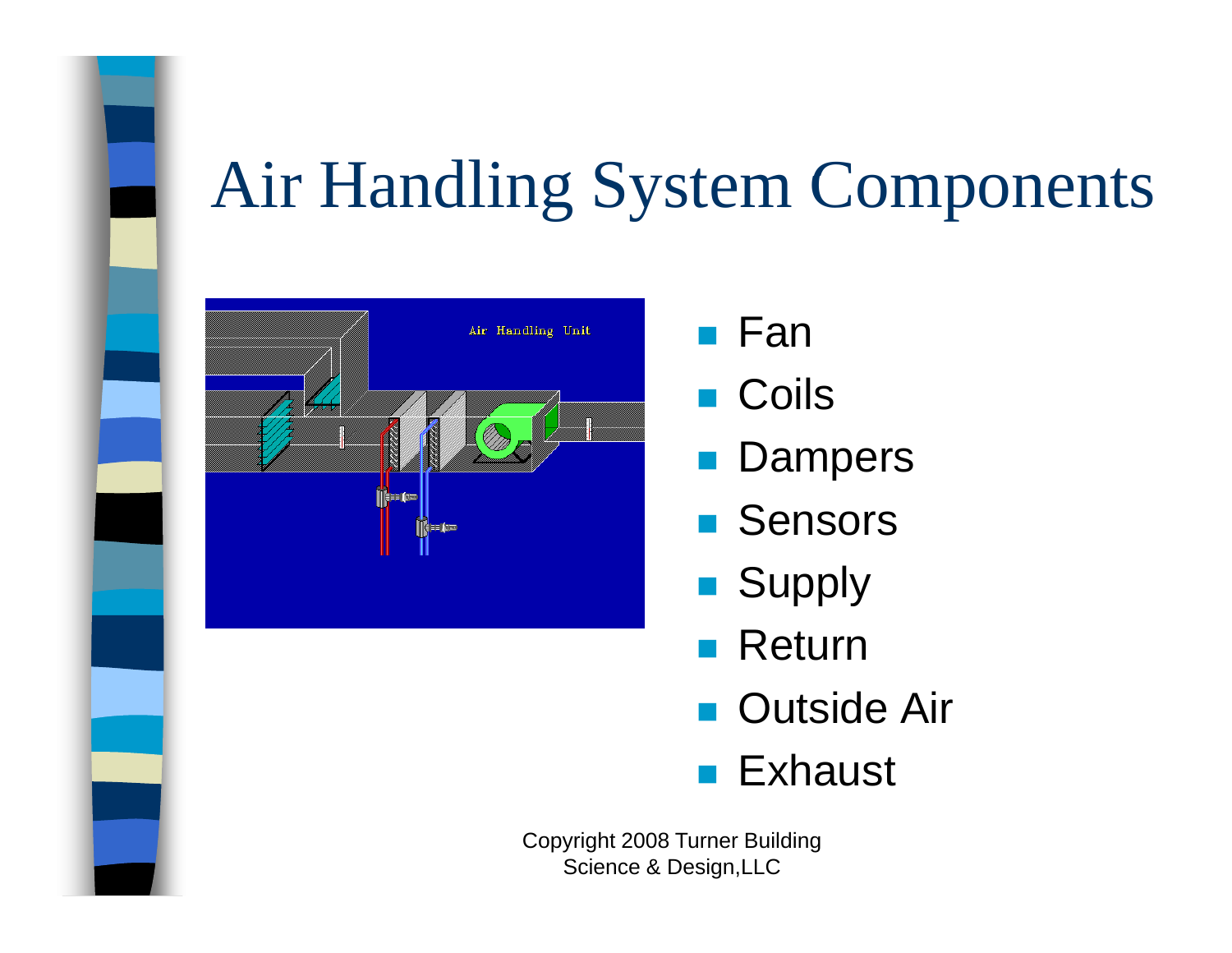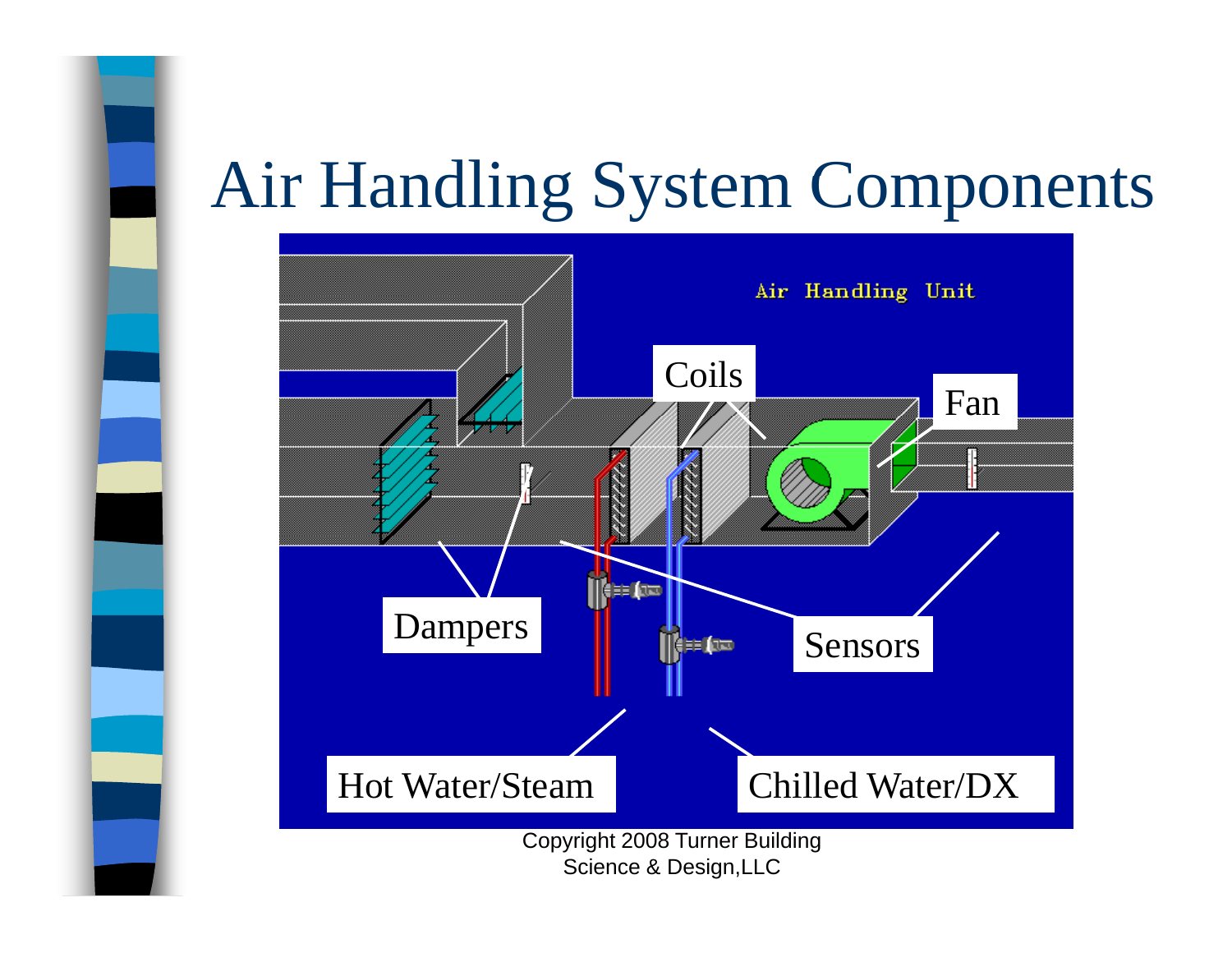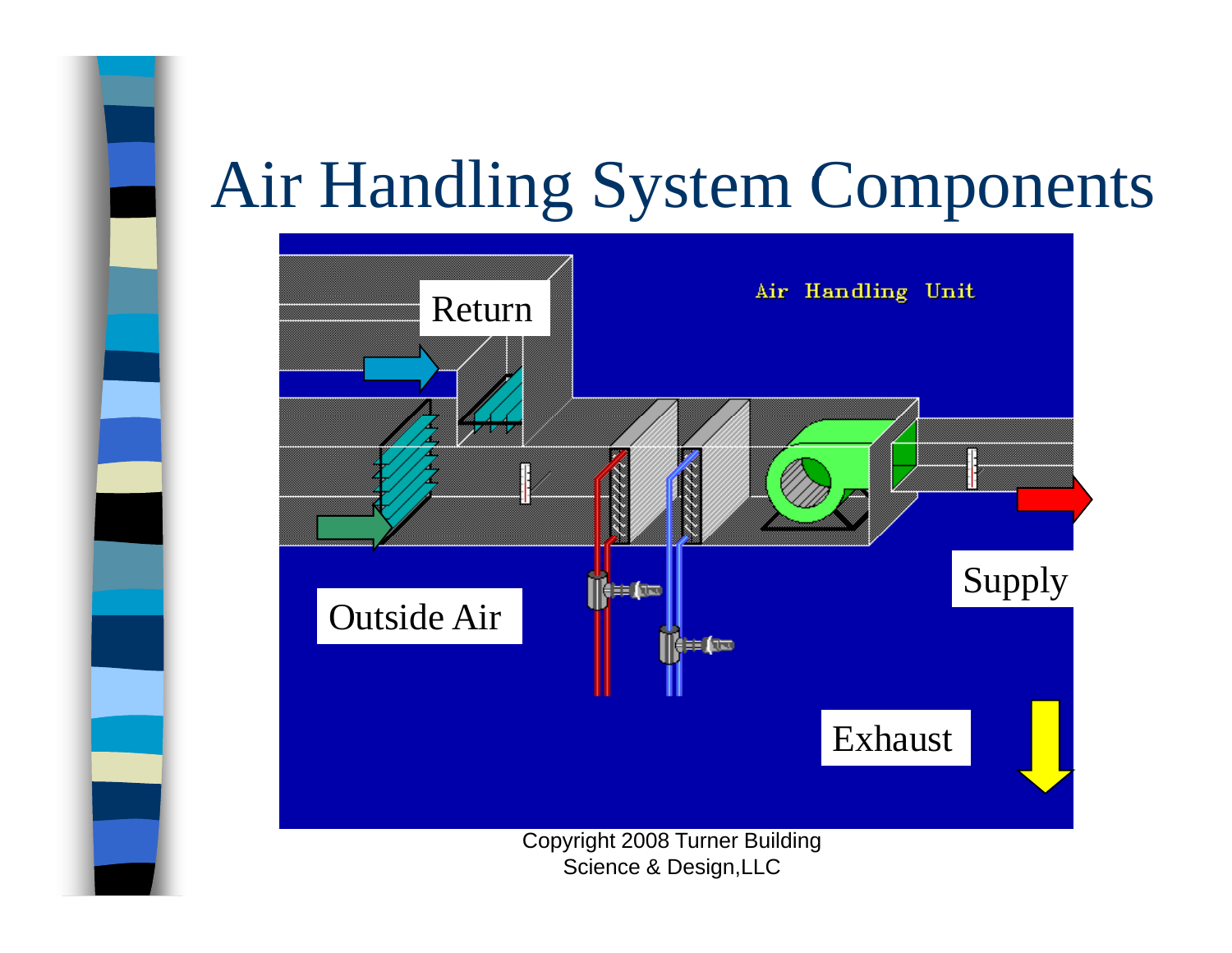#### Fan

- Moves air, provides +/- pressure
- Coils
	- Heat or cool (temper) air
- **Dampers** 
	- Adjust air flow within ducts
- Sensors
	- Measure conditions in air handling system
	- Temperature, humidity, pressure, CO2, etc.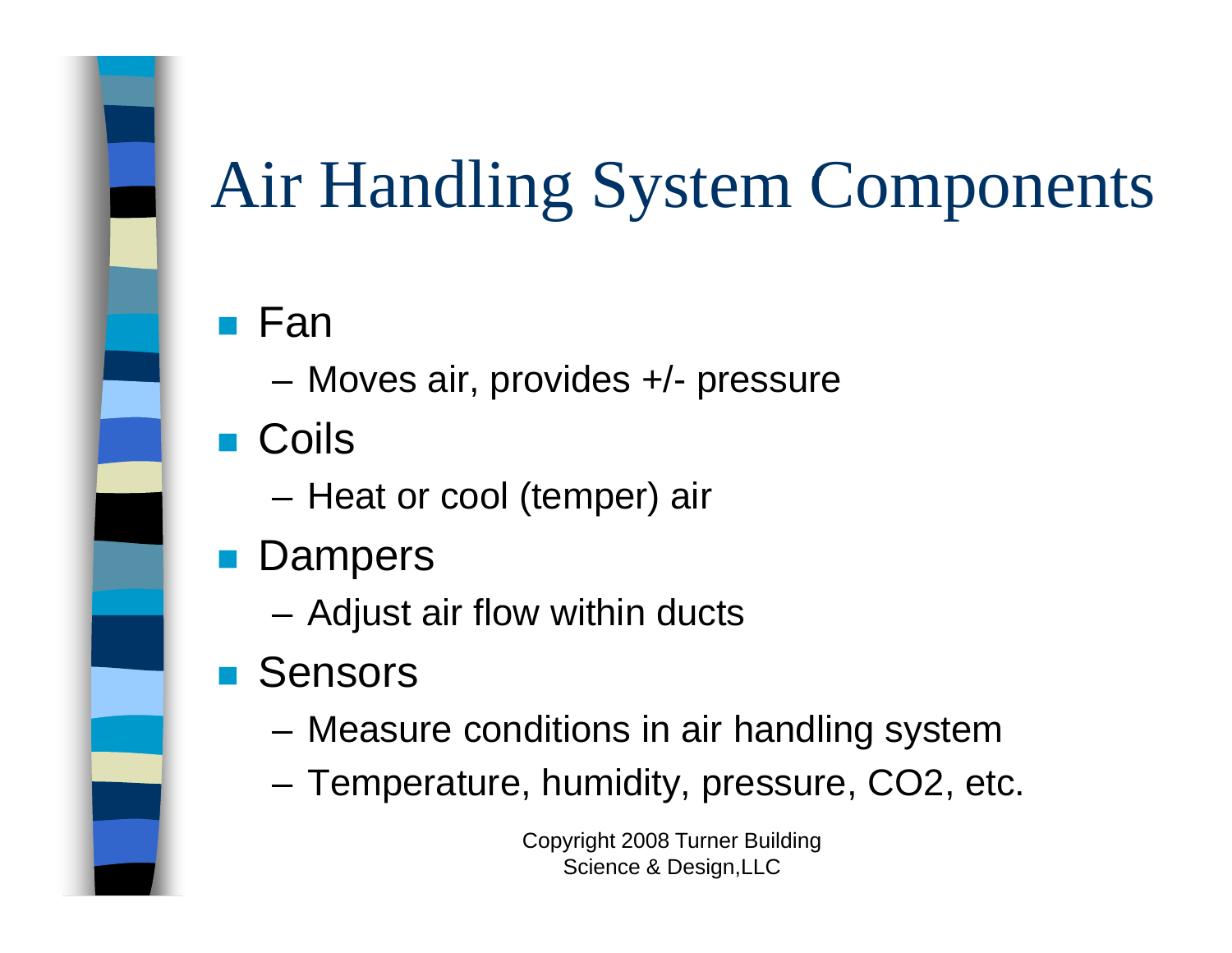#### $\mathcal{L}^{\mathcal{A}}$ **Supply**

- – Air delivered to the occupied space
	- Positive pressure

#### Return

- Air from the space directed back to the AHU
	- Negative pressure
- Outside Air
	- Ventilation air mixed with return at AHU
- **Contract Contract Contract Contract Contract Contract Contract Contract Contract Contract Contract Contract Co**  Exhaust
	- Air removed from the occupied space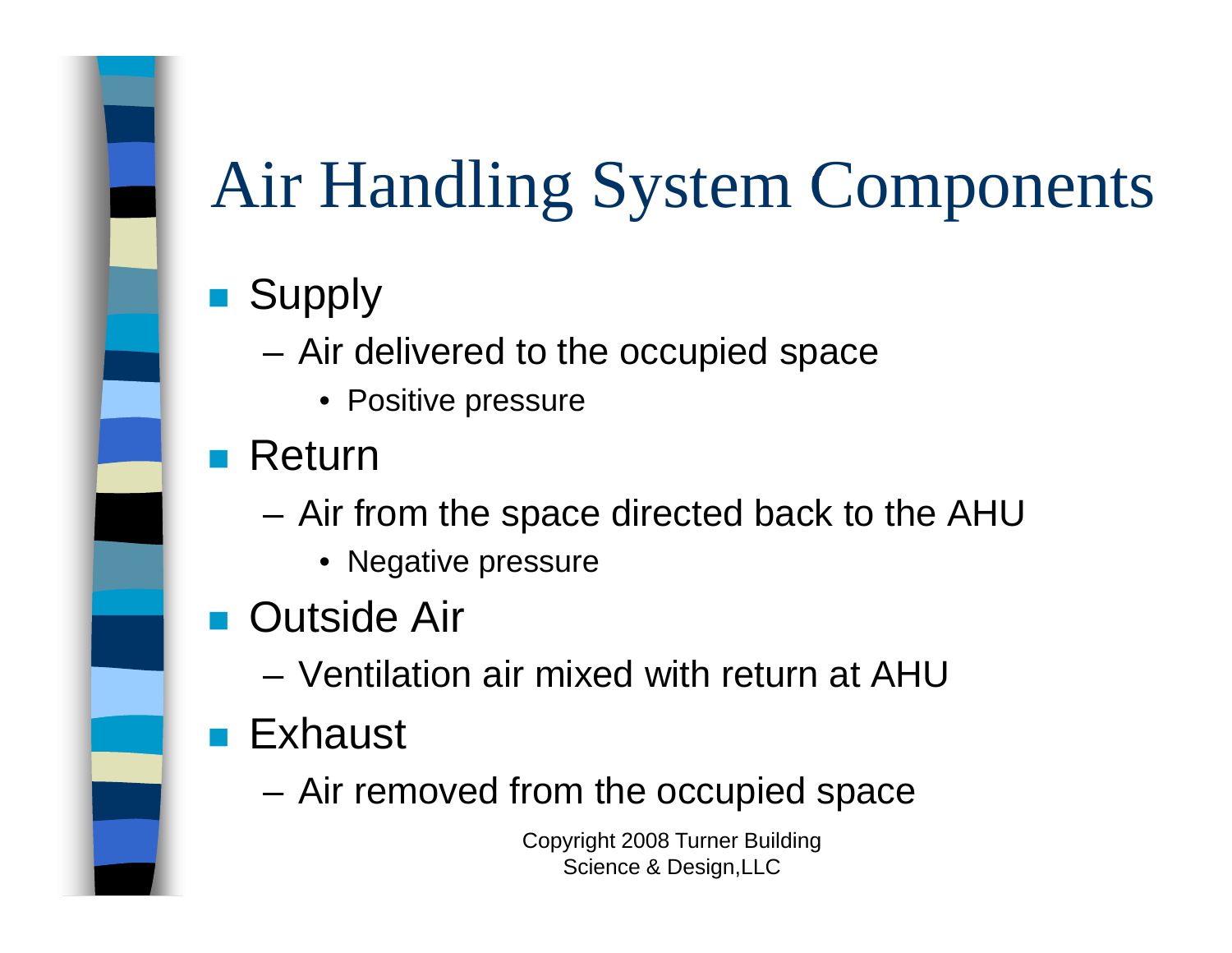**Positive Pressure** - - More Air In Than Out **Negative Pressure** - - More Air Out Than In

**Neutral Pressure** 

- - Equal Airflows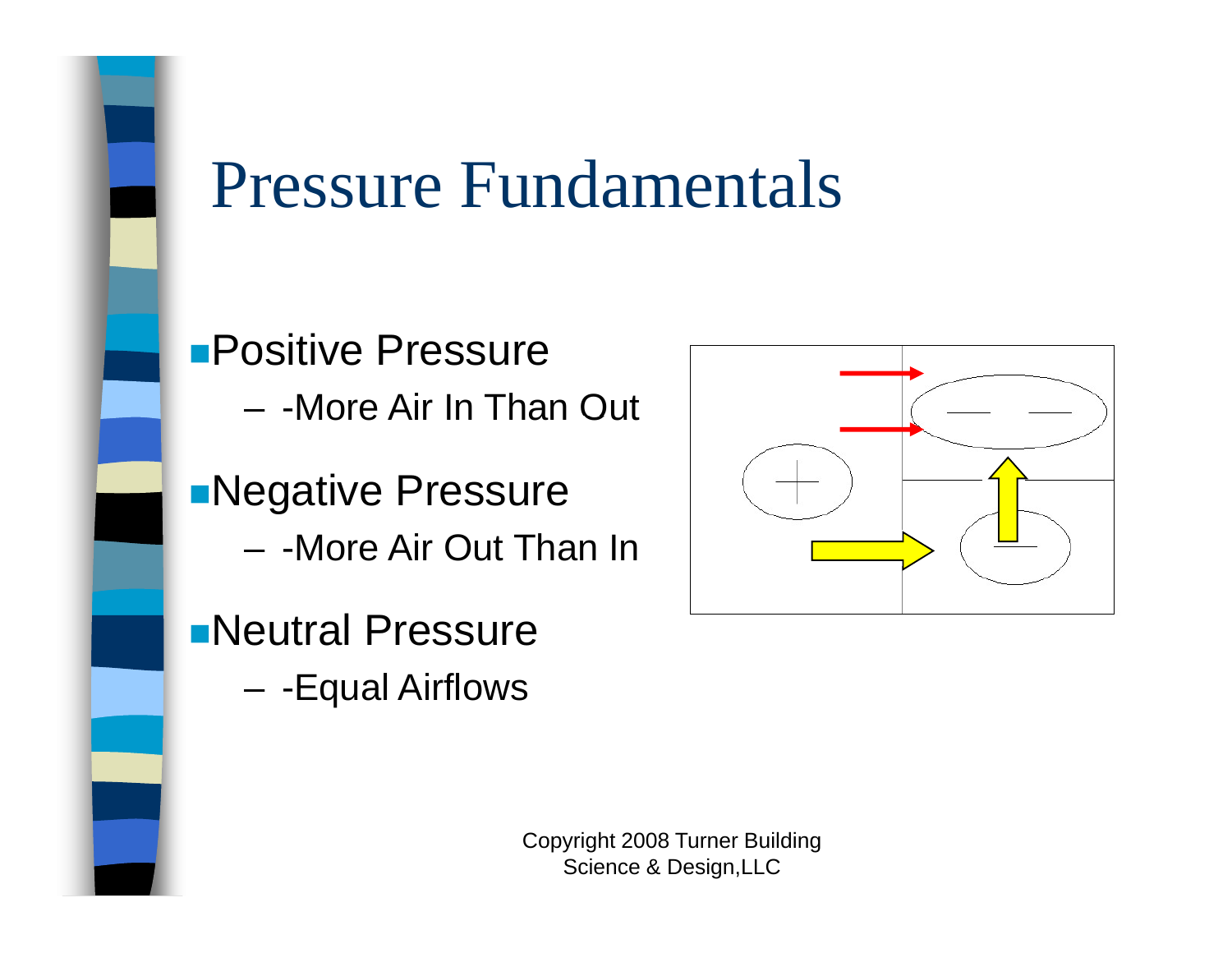

#### Stack Effect

- **Air tends to enter a building at lower levels and exit** at upper levels due to convection
- $\blacksquare$  This condition is increased by the presence of connections between lower and upper floors of the building (e.g., shafts)
- Stack effect is also greater when there are openings at the lower and upper levels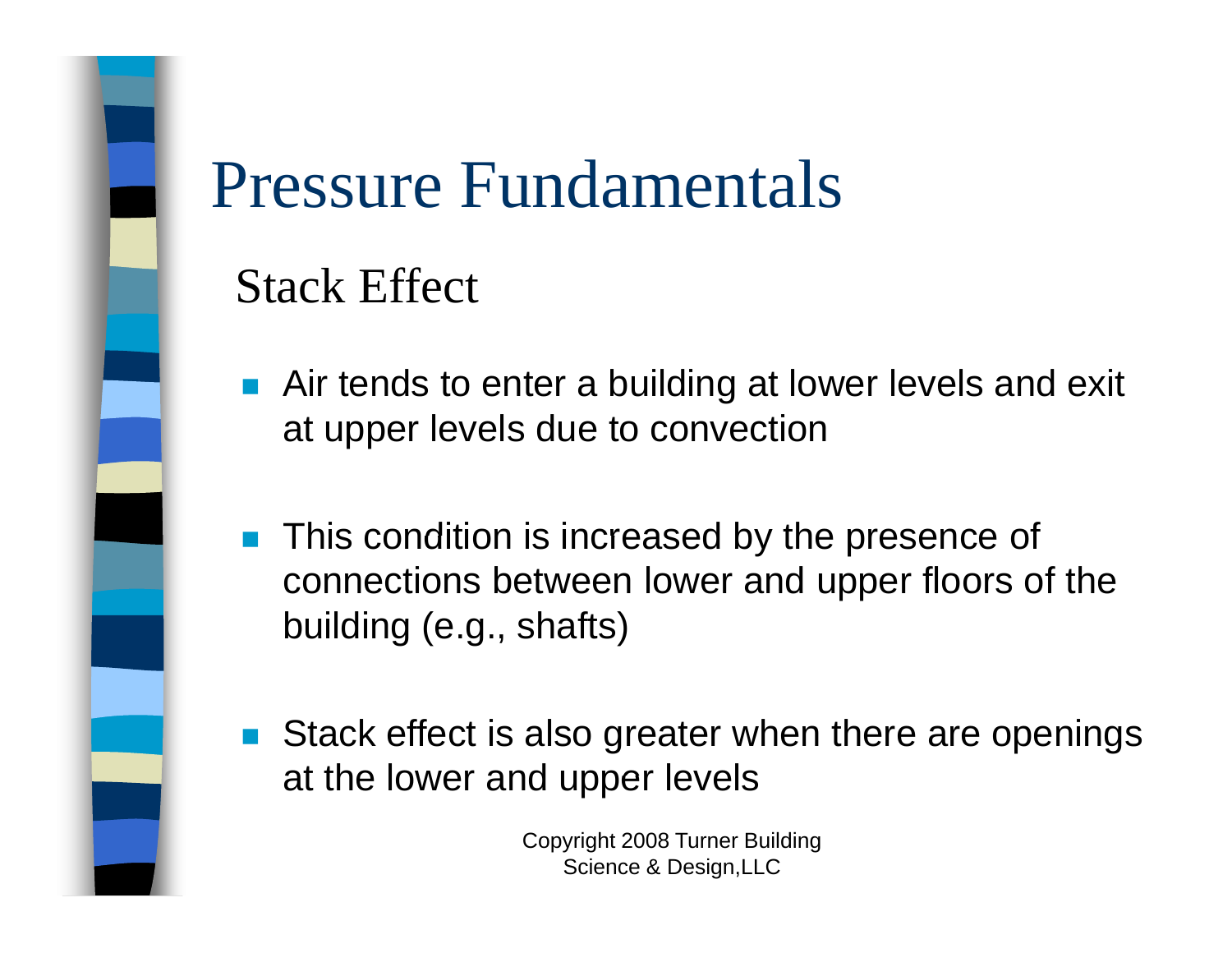- **Pressure Conducting** × Pathways
	- Elevator Shafts
	- Stairways
	- Mechanical Chases
		- Pipe Chases
		- Conduits

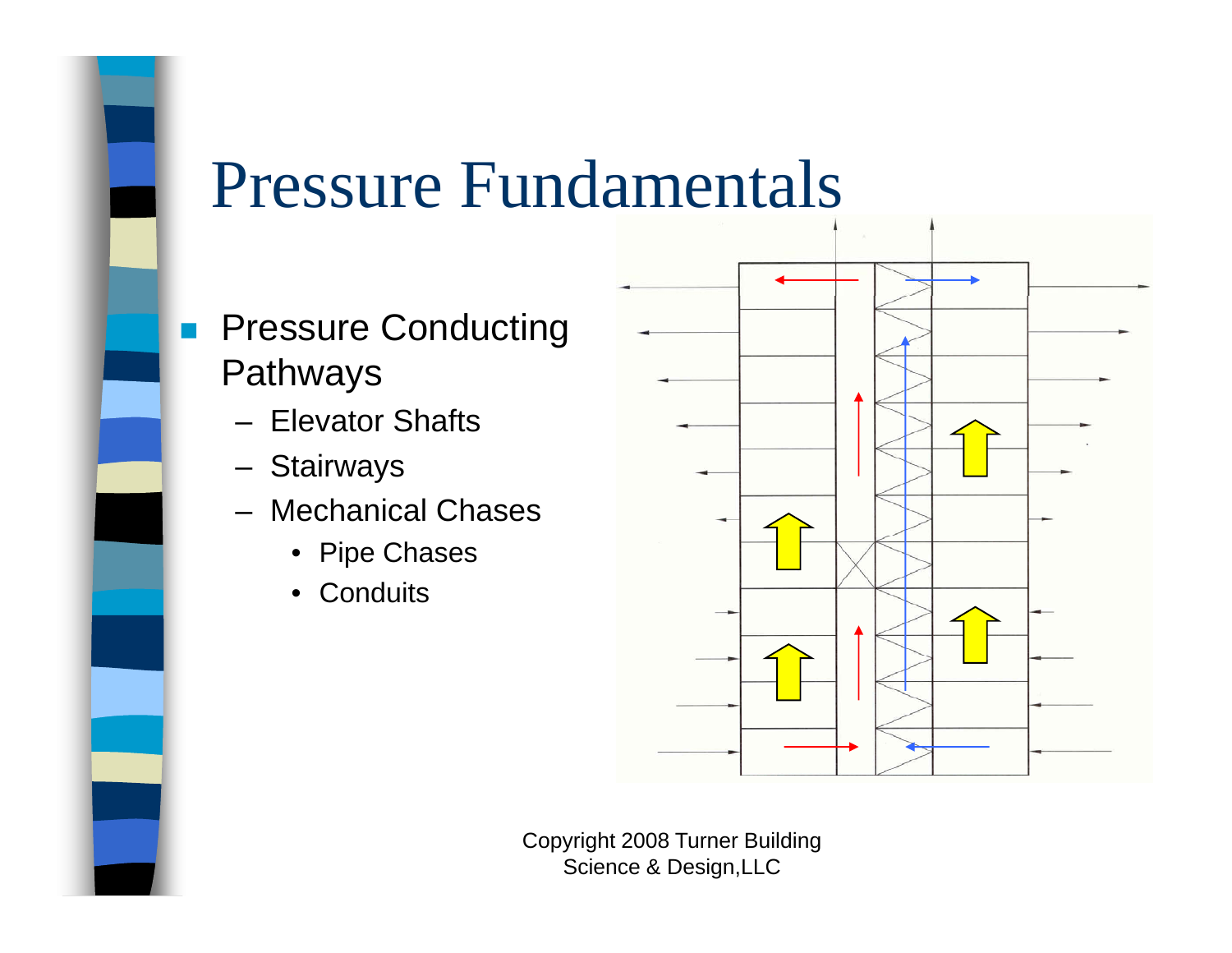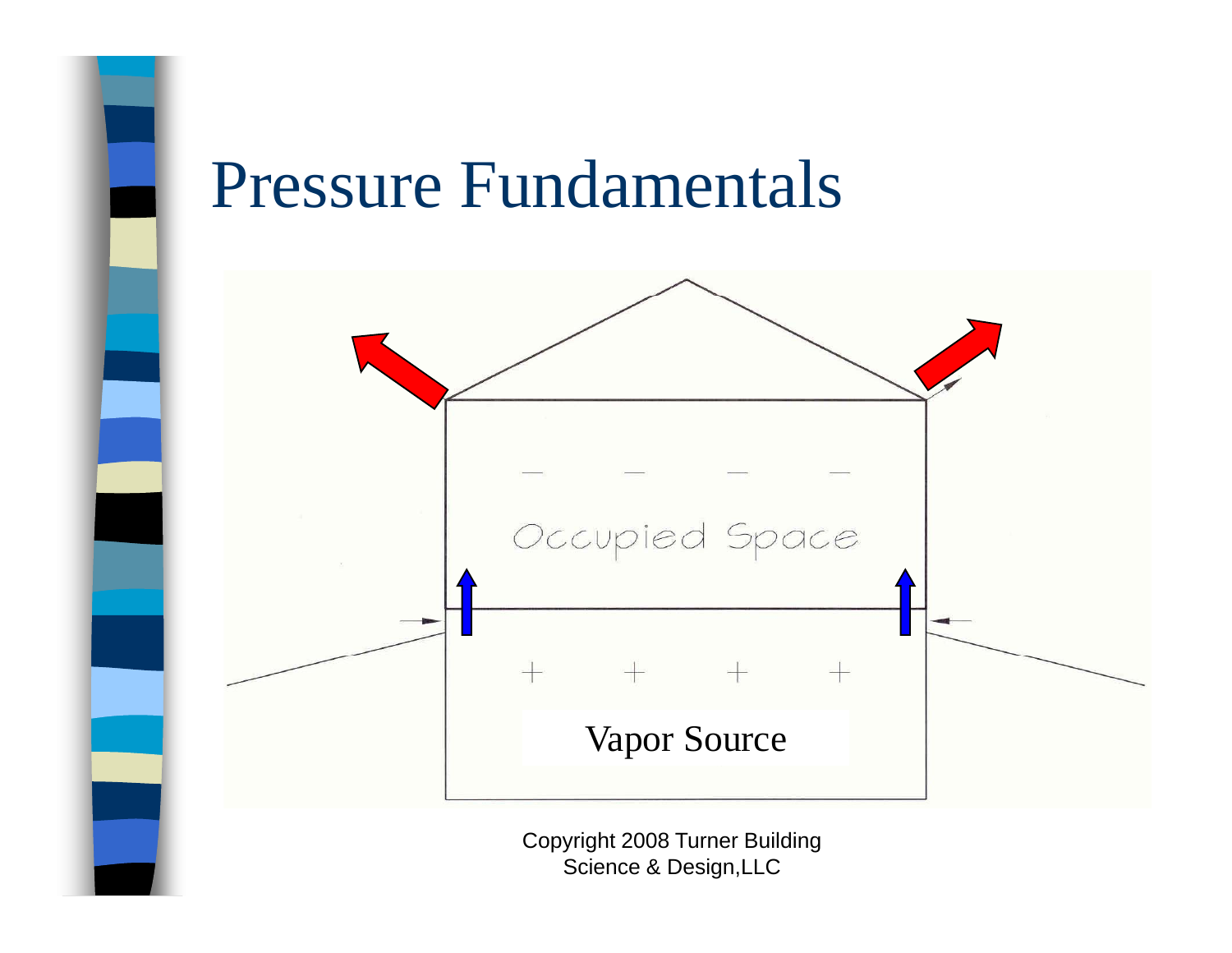# Pressure Fundamentals HVAC Systems

Unbalanced supply and return flows

Non-functional equipment

Return air plenums



Copyright 2008 Turner Building Science & Design, LLC Graphic courtesy EPA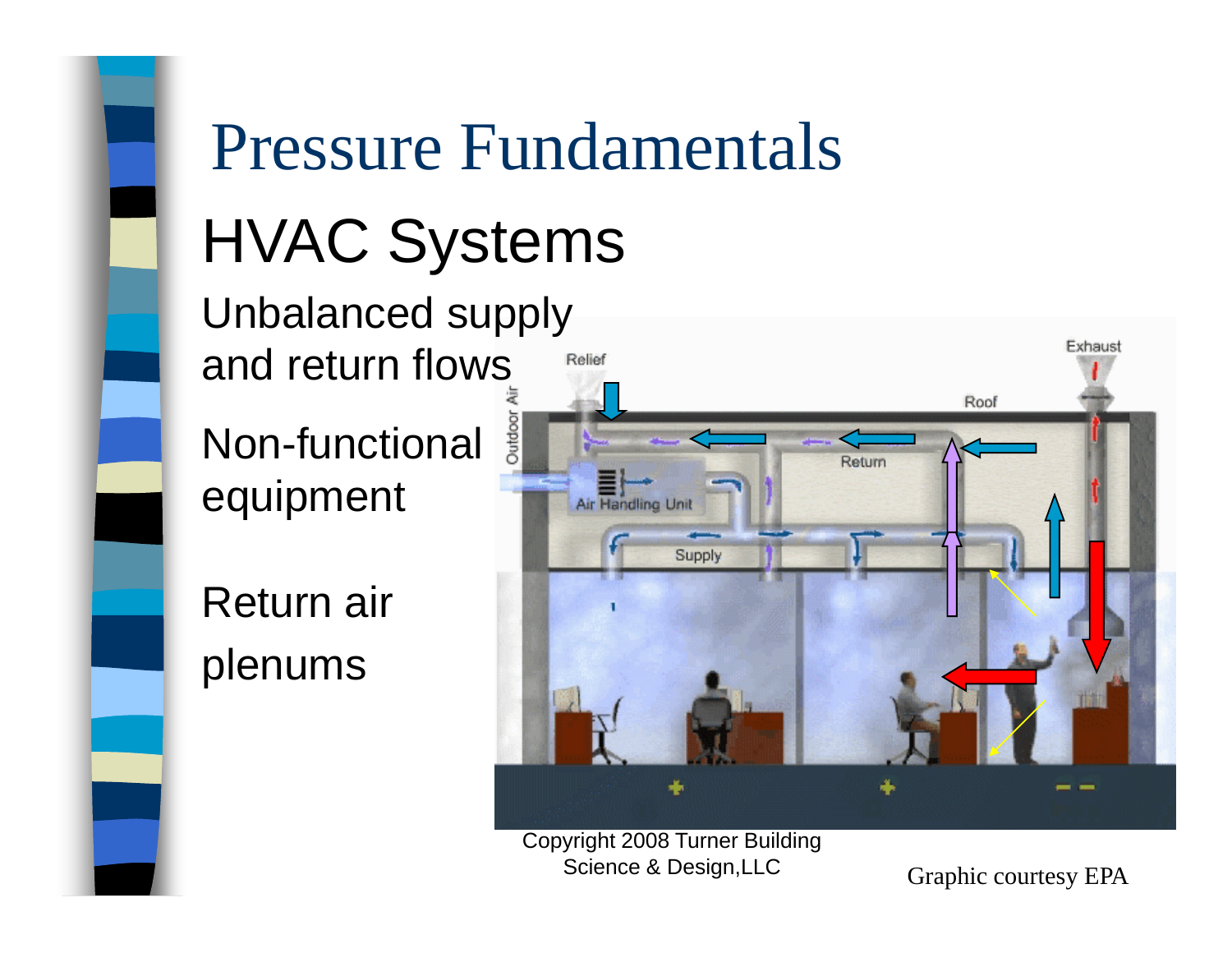**Negative pressure** below slab

– Sub-slab suction

**Positive pressure** above slab

– Increased ventilation



**Negative pressure between** source and occupants

Containment –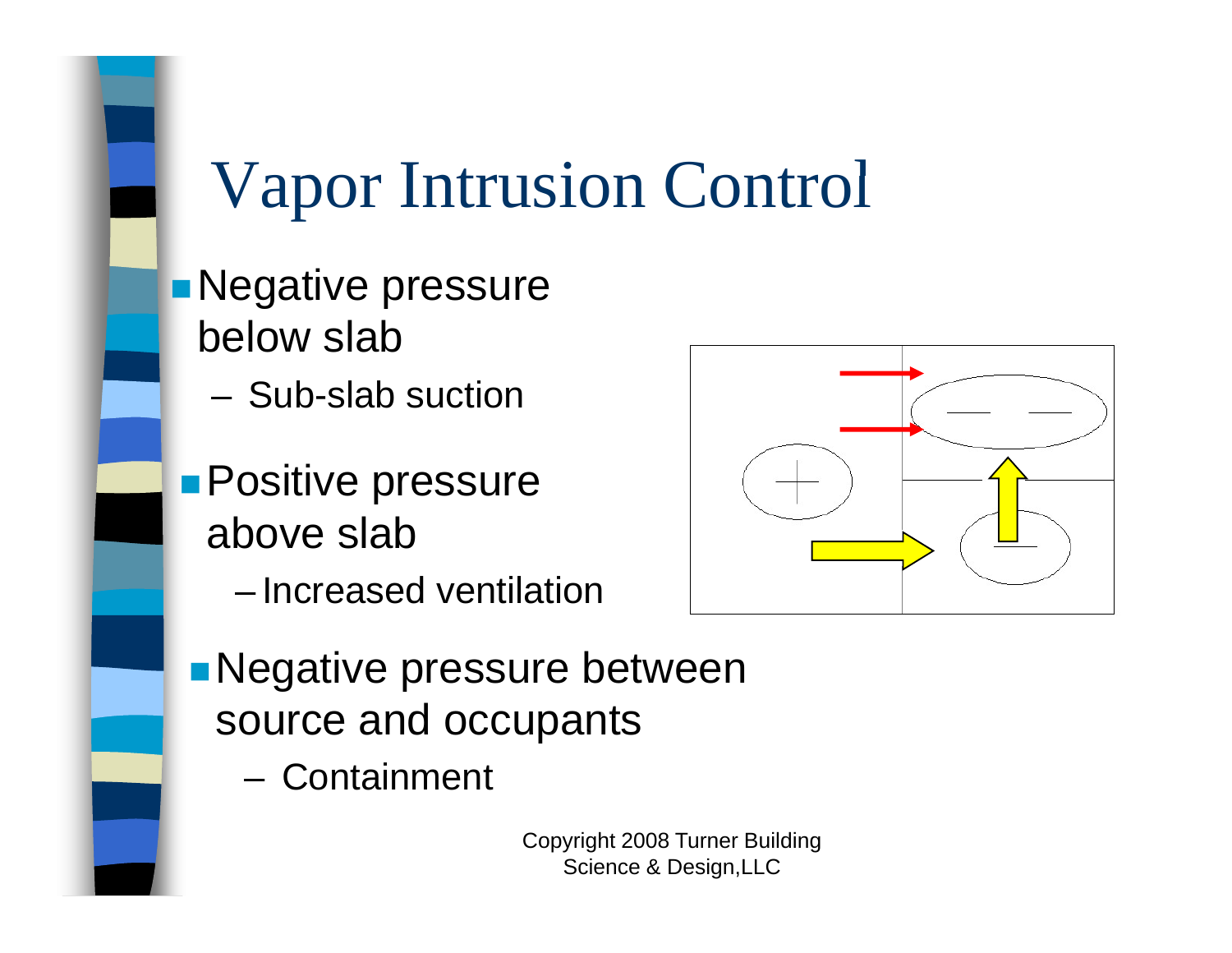

**Negative pressure** below slab

- Sub-slab suction
- – Assume 200 cfm exhaust
- First cost?

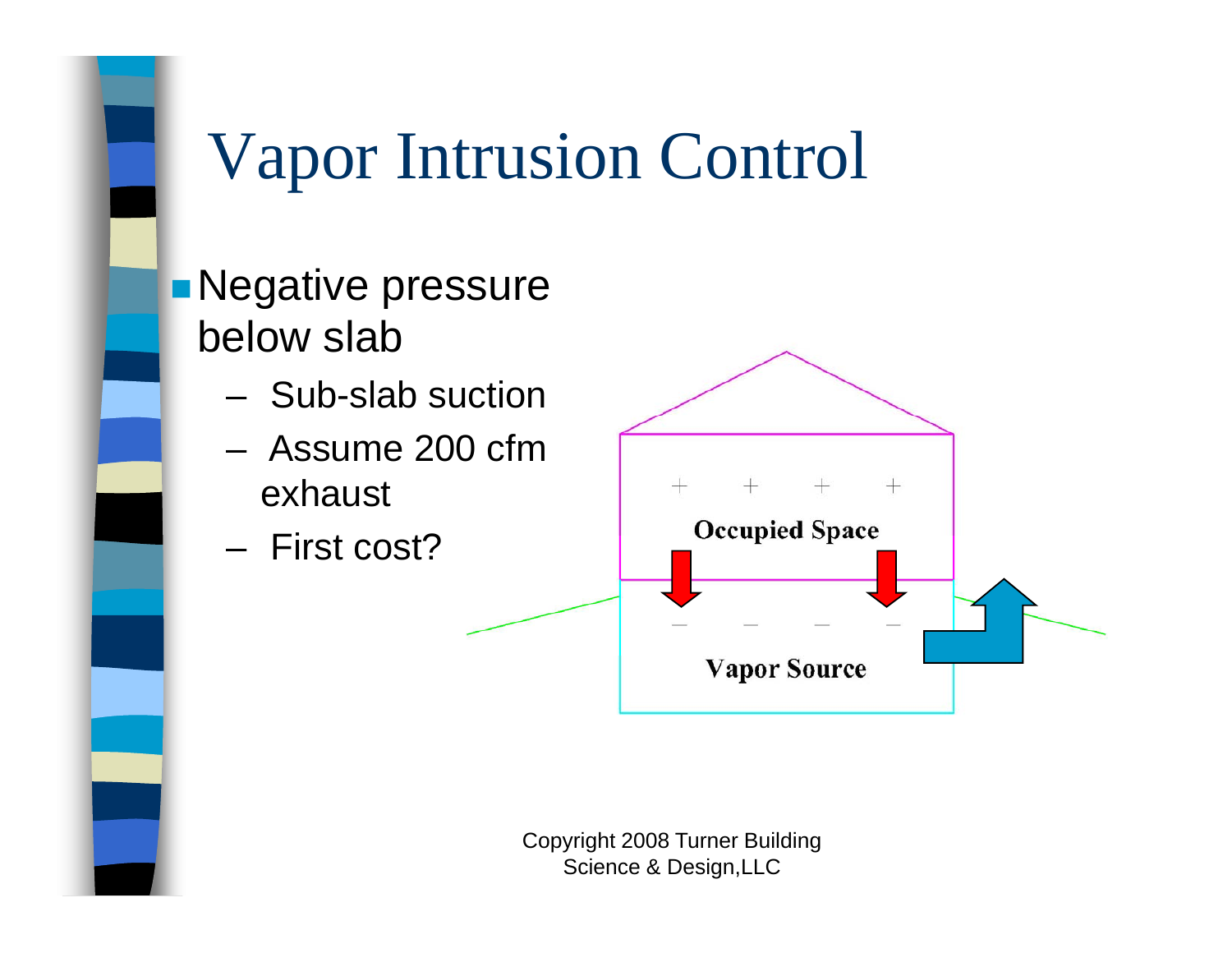

**Positive pressure** above slab

- Increased ventilation
- – Assume 2,000 cfm additional outside air
- -Change damper position to accomplish chan g e

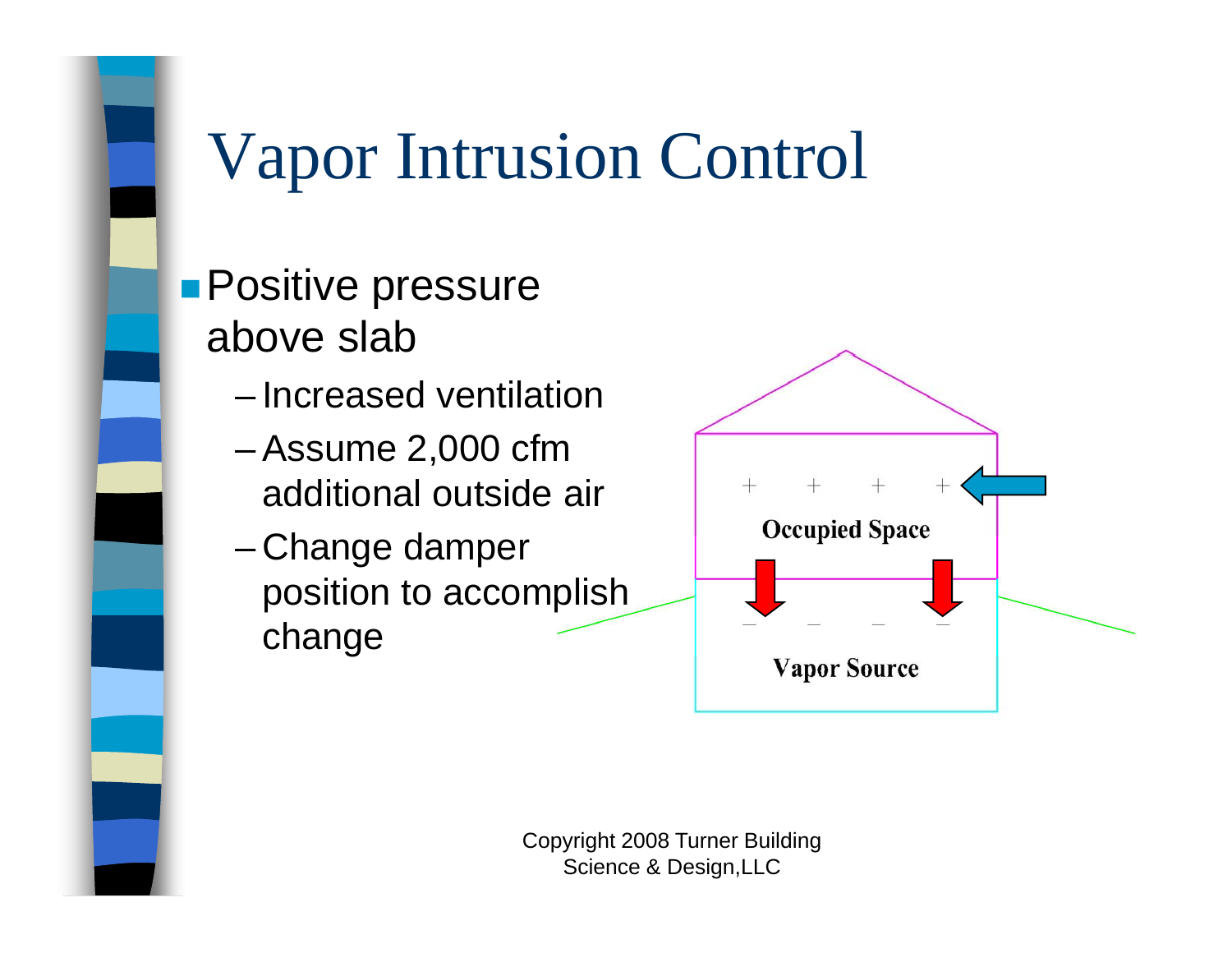## Vapor Intrusion Control Economics

In New England Conditioning Outdoor Air Is Costly (\$6-\$12/Yr.CFM)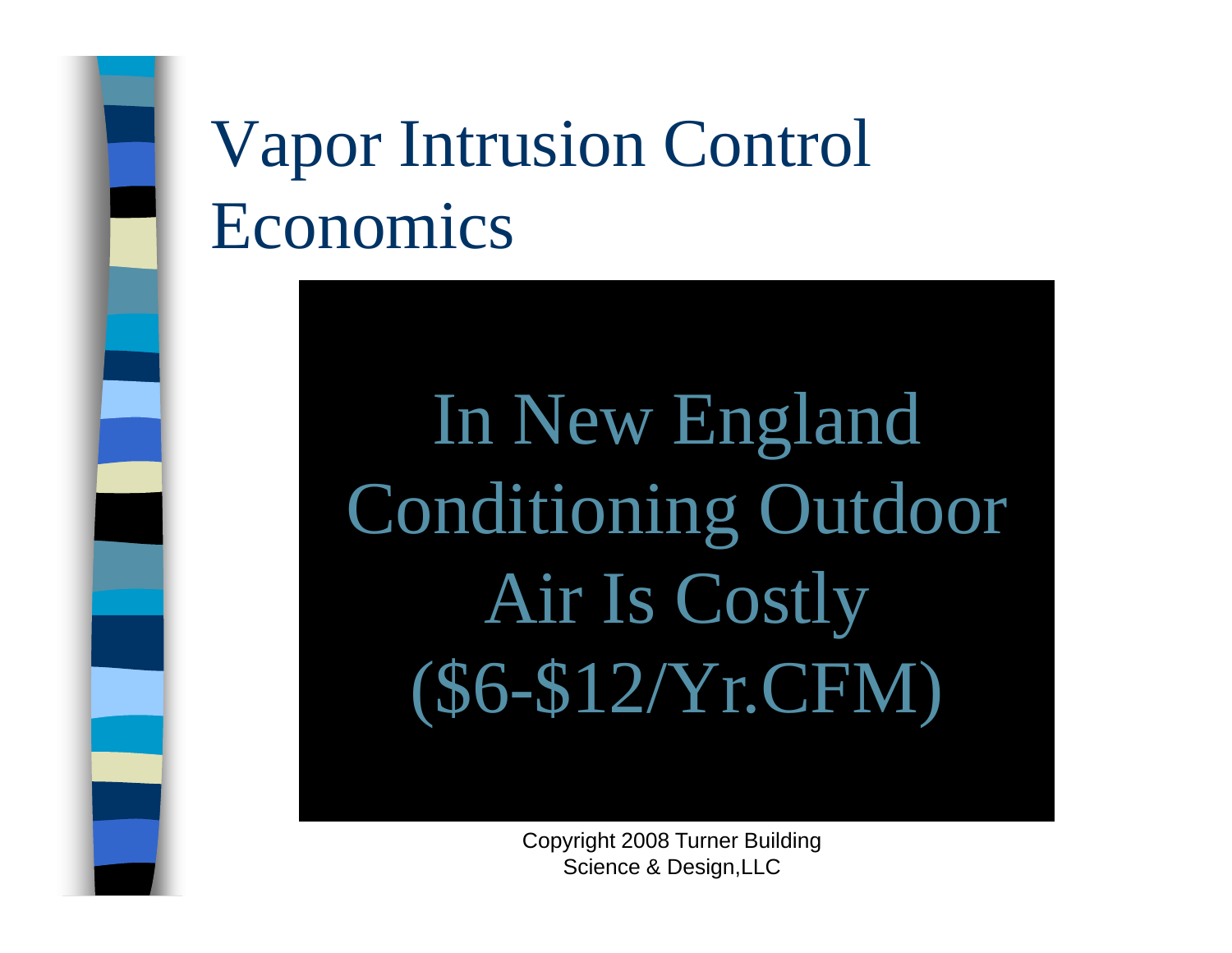#### Vapor Intrusion Control Economics  $\blacksquare$  Sub-slab suction – 200 cfm x \$9/cfm-yr = \$1,800/yr – $-$  10 year cost of operation =  $$18,000$ – First Cost??

**<u>nelencreased</u>** ventilation

- –2,000 cfm x \$9/cfm-yr = \$18,000/yr
- – $-$  10 year cost of operation =  $$180,000$
- First cost  $=$   $\sim$ \$0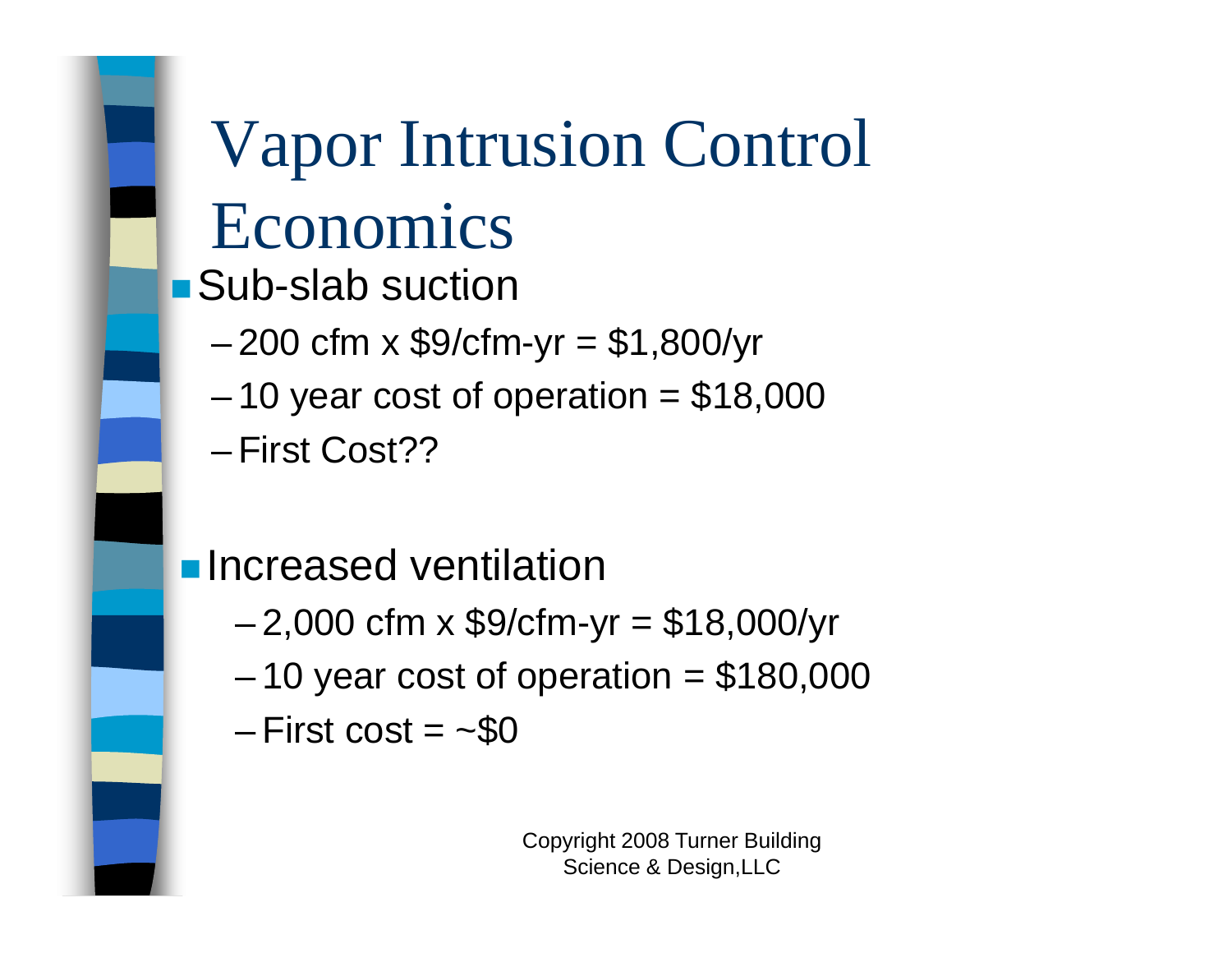

**Negative pressure between** source and occupants

– Containment

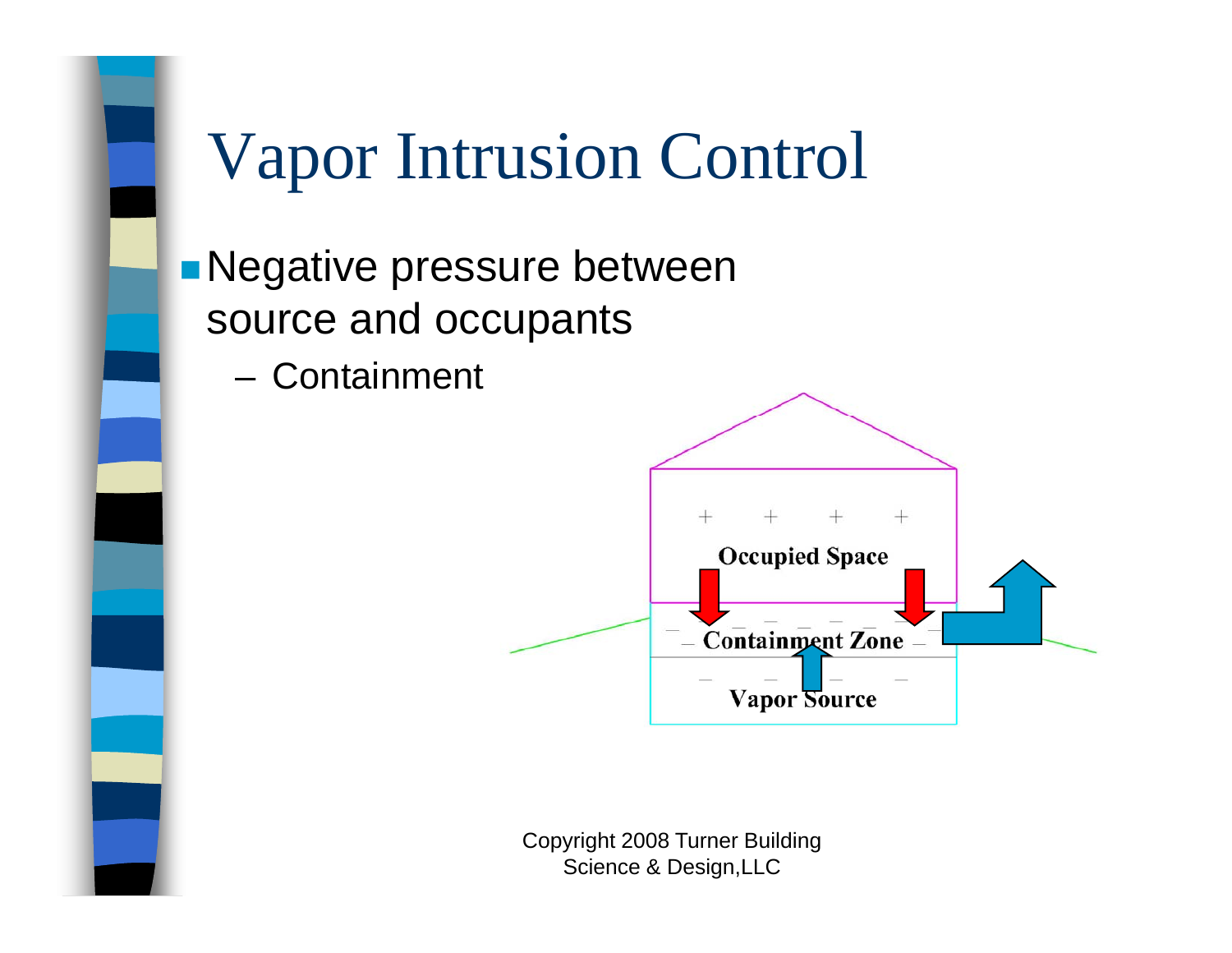

**Negative pressure between** source and occupants

–Walk-out Basement Example

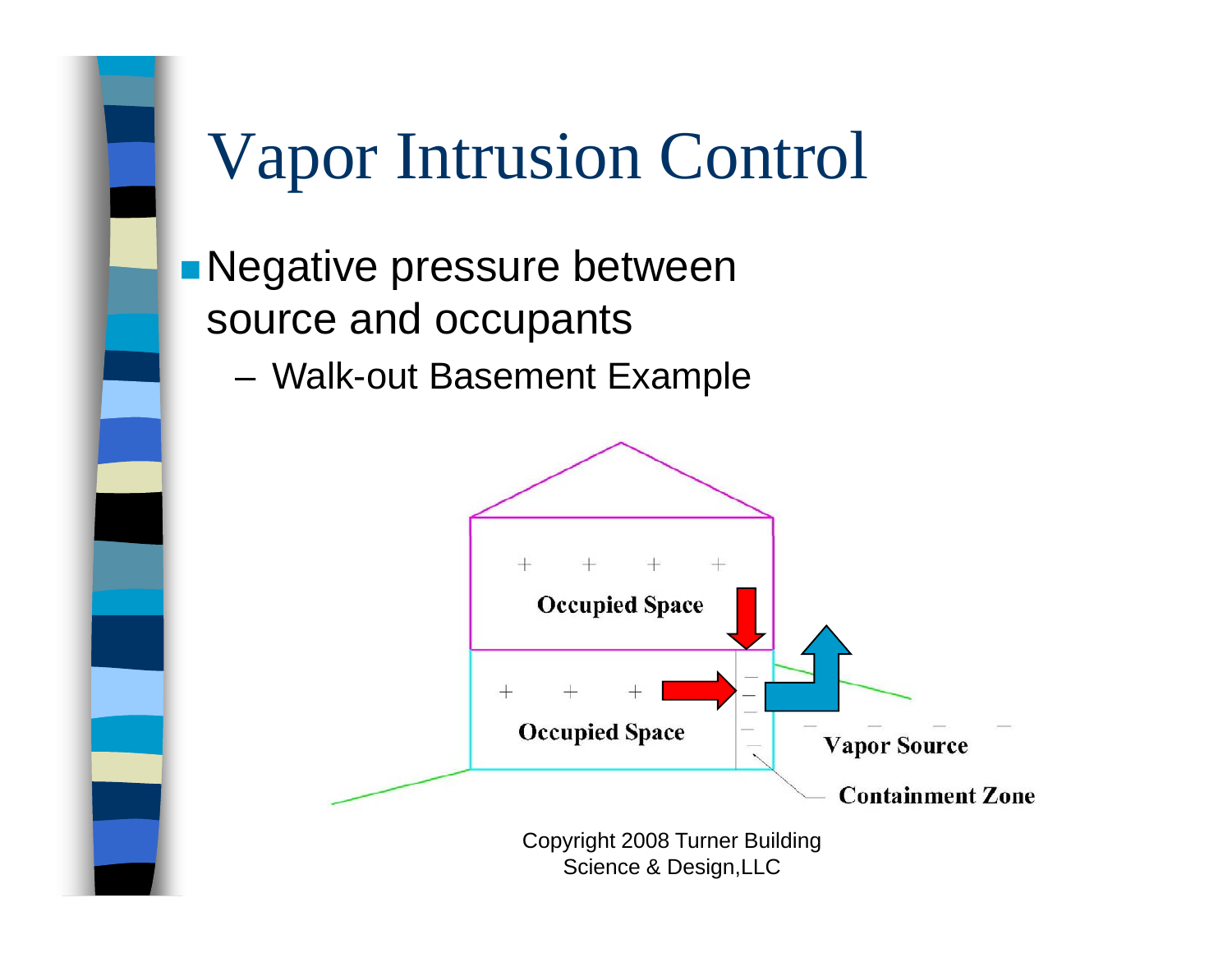# Exhaust Reentrainment

 $\mathbb{R}^n$ 

 Contaminants exhausted out of the building can be drawn in through intakes and other openings



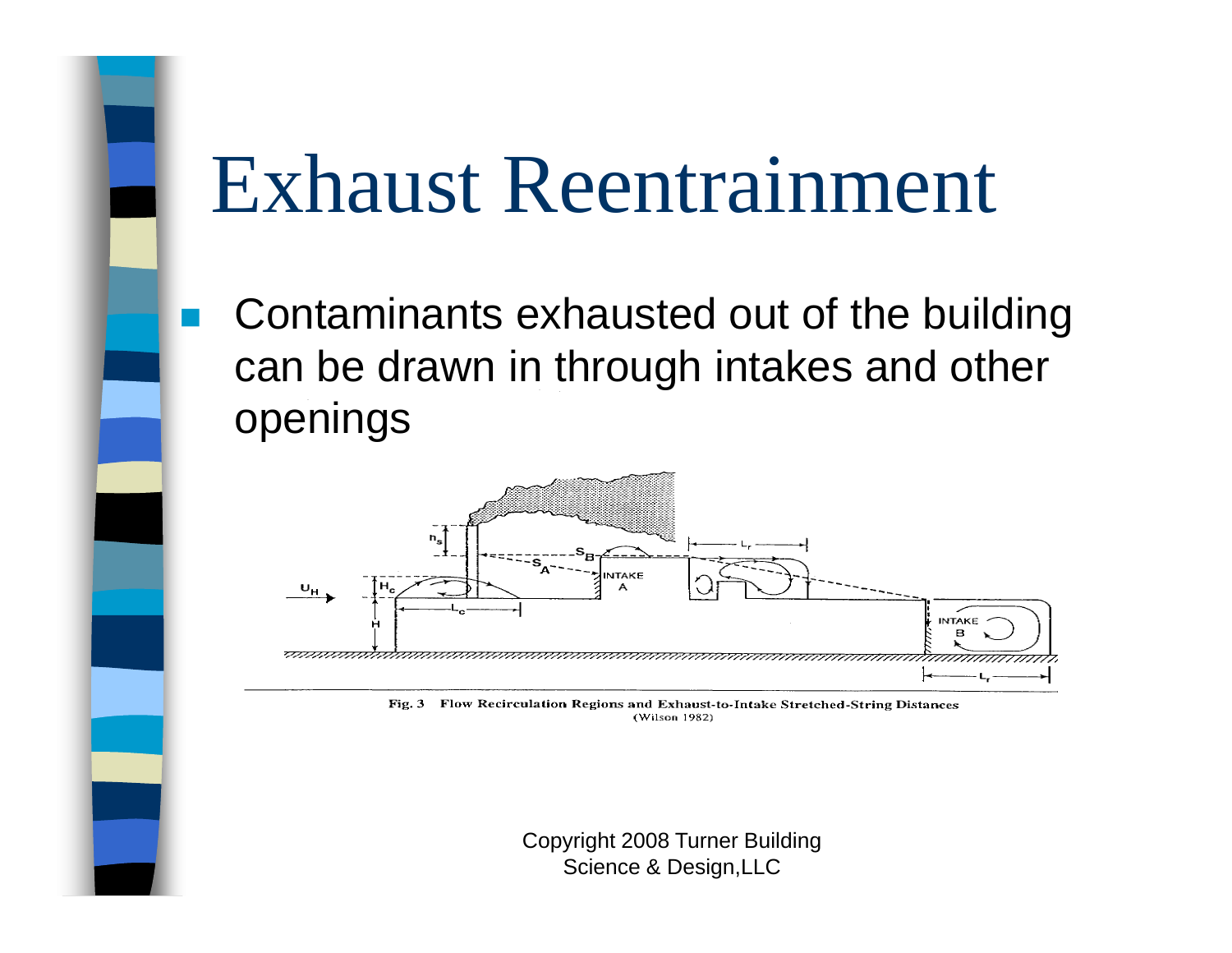## Exhaust Reentrainment